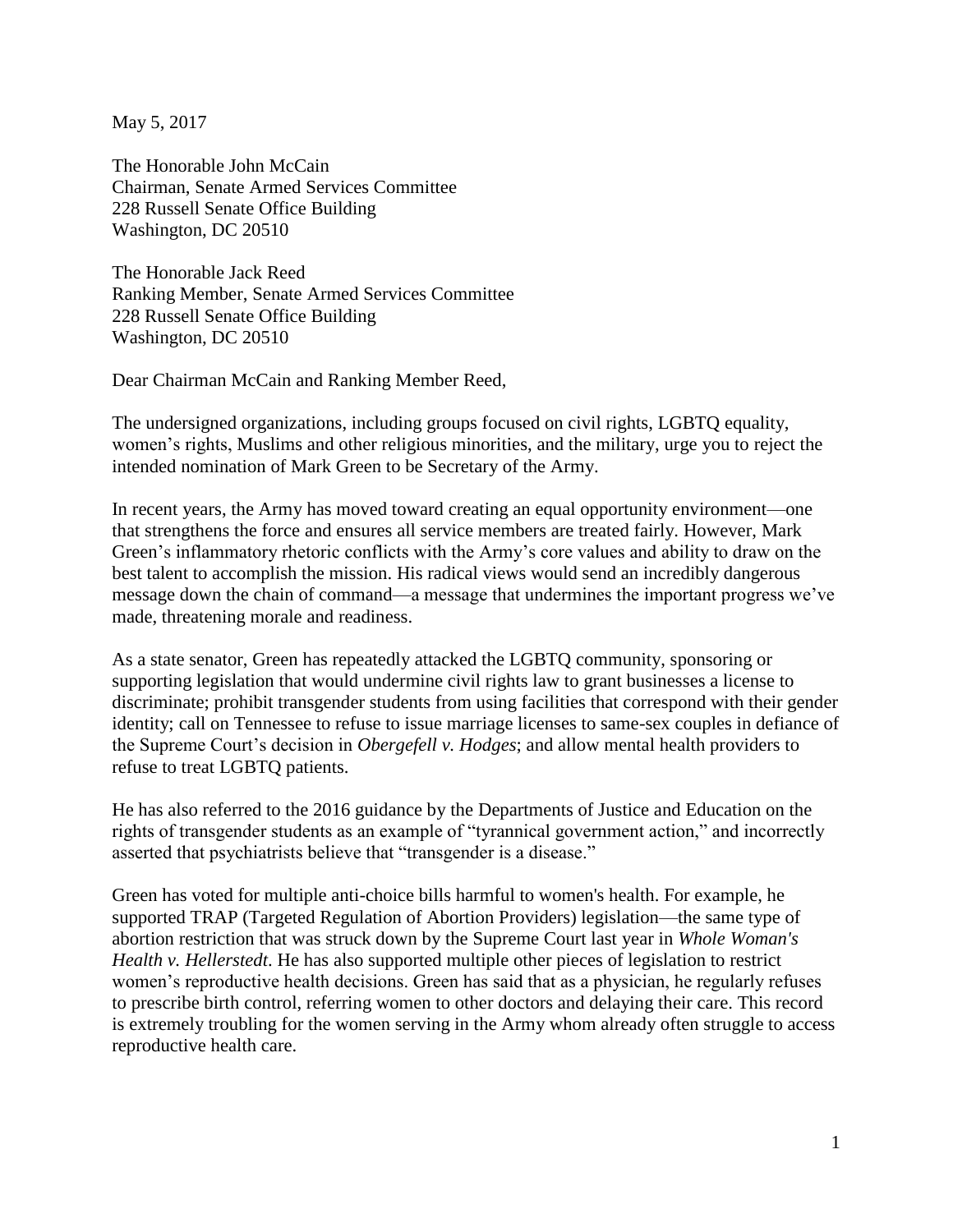Green's contempt for Islam and Muslims disqualifies him from leading the many Muslim soldiers who risk their lives for our country. In his own book, he wrote that Iraqi captives smelled like "curry mixed with sweat" and repeatedly cited widely discredited anti-Muslim films and blogs. Green even stated that Islam should be excluded from being taught about in public schools except when referring to a "Muslim horde" and "the assault of Islam" during the Ottoman Empire.

Mark Green has made a political career out of demeaning and marginalizing vulnerable communities and attacking their access to equality and opportunity. Our Army is made up of diverse communities of soldiers who proudly serve our nation and put their lives on the line for our freedoms. It would be unconscionable to put Mark Green in charge of that Army.

Sincerely,

Human Rights Campaign A. Philip Randolph Institute Alliance for Justice American Military Partner Association Americans United for Separation of Church and State Anti-Defamation League Bend the Arc Jewish Action The Center for American Progress The Center for HIV Law and Policy Common Defense Demos Family Equality Council GLMA: Health Professionals Advancing LGBT Equality JWI (Jewish Women International) Lambda Legal The Leadership Conference on Civil and Human Rights Matthew Shepard Foundation Muslim Advocates Muslim Public Affairs Council NAACP NARAL Pro-Choice America National Abortion Federation National Asian Pacific American Women's Forum (NAPAWF) National Black Justice Coalition National Center for Lesbian Rights National Center for Transgender Equality National Council of Jewish Women National Employment Law Project National LGBTQ Task Force Action Fund National Partnership for Women & Families National Women's Law Center NEAT - National Equality Action Team